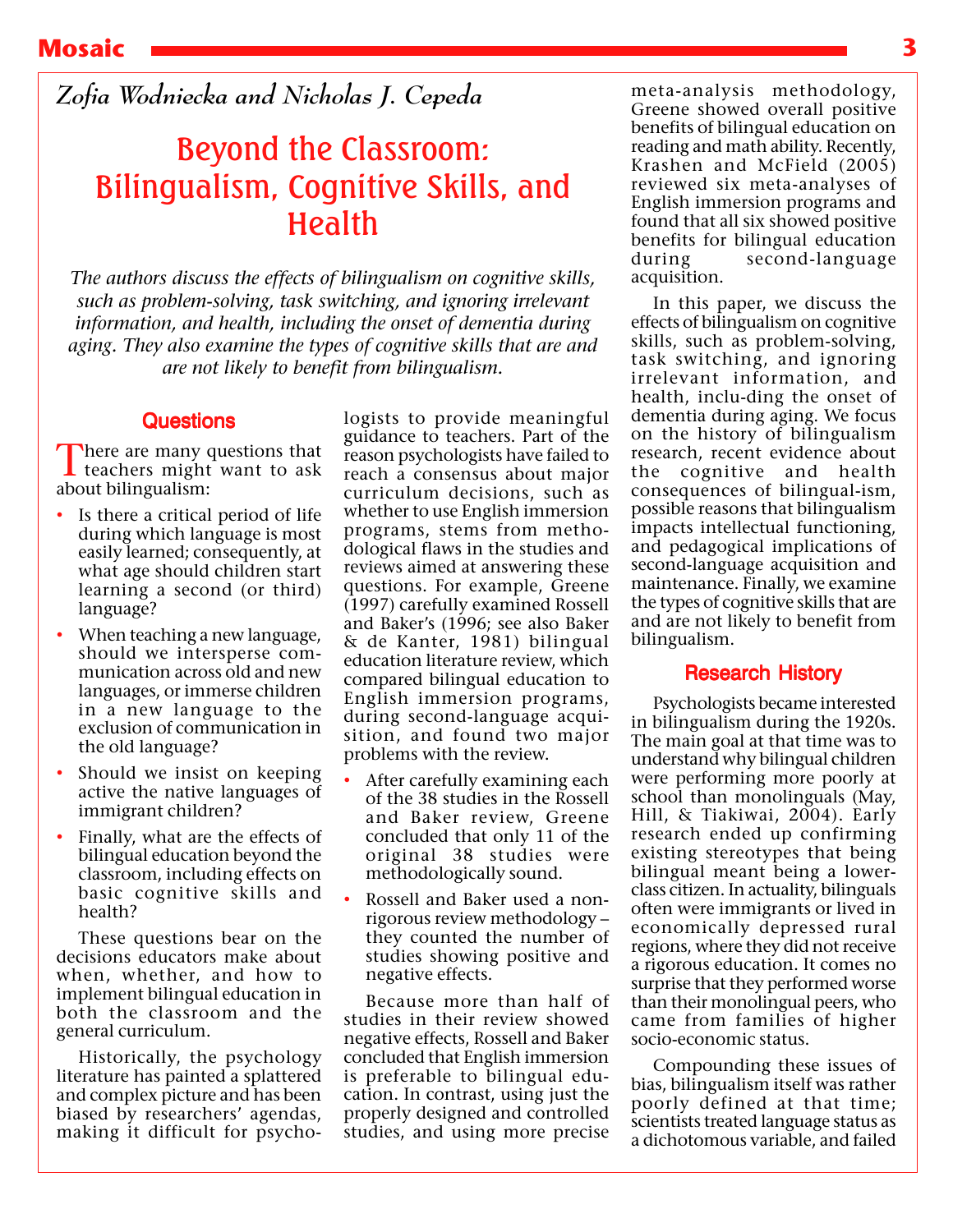to acknowledge that language ability is graded and multidimensional. Tests of "mental capabilities" often were administered in the researchers' primary language, not the language with which participants felt most comfortable. One of the most spectacular examples of this rather loose attitude toward the methods of scientific inquiry is a study from the 1930s, in which children were classified as monolinguals or bilinguals based on the sound of their name (Pintner, 1932). The unfavorable view on mental abilities of bilinguals was still rather strong in the 1950s, when Darcy (1953), after reviewing earlier studies, came to conclusion that bilinguals always perform worse than monolinguals on verbal tasks, as well as on a majority of performance-based tasks. (A comprehensive review of the literature on this topic can be found in Peal & Lambert, 1962.)

*Early research ended up confirming existing stereotypes that being bilingual meant being a lower-class citizen. In actuality, bilinguals often were immigrants or lived in economically depressed rural regions, where they did not receive a rigorous education. It comes no surprise that they performed worse than their monolingual peers, who came from families of higher socioeconomic status.*

A breakthrough came in the 1960s, when Peal and Lambert (1962) conducted a study in which they compared two carefully selected groups of children speaking French and English. When selecting participants, factors like socio-economic status and level of fluency in both languages were taken into careful consideration. In the context of earlier research, the results were surprising: Bilingual children

outperformed monolinguals on the majority of tasks, measuring both verbal and non-verbal skills. Peal and Lambert explained this bilingual advantage by claiming that bilingual children are better at concept formation and cognitive flexibility. Further research supported Peal and Lambert's conclusions. For instance, Kessler and Quinn (1980; 1987) found a bilingual advantage on problem solving and creativity tasks.

### Recent Evidence

Since the seminal study by Peal and Lambert (1962), bilinguals have been found to outperform monolinguals on variety of other tasks that tests that measure – most generally – effectiveness of attention, or the ability to focus on one thing and ignore another. In a series of experiments (reviewed in Bialystok, 2001), monolingual and bilingual children were asked to complete tasks that required flexibility in thinking, such as using the word "moon" to refer to daytime and focusing exclusively grammatical aspects of sentences like "Apples grow on noses," ignoring the absurdity of the meaning. In both these tasks, bilingual children make considerably fewer mistakes than monolingual children.

Preschoolers and young children show great difficulty switching between tasks, such as from matching objects by shape to matching by color (Bialystok & Martin, 2004; Cepeda, Cepeda, & Kramer, 2000). Despite their repeated attempts to switch to a new task, and despite having knowledge of the new task, many preschoolers become stuck and unintentionally continue performing the first task, a problem called perseveration. Recent evidence shows that bilingualism moderates perseveration (Bialystok &

Martin), helping to develop task control at an earlier age.

A bilingual advantage has been found on tasks that measure "theory of mind," a reasoning ability related to successful social interaction. In theory of mind tasks, children are shown objects that appear to be one thing (e.g., a rock), but actually are another thing (e.g., a sponge). After the actual nature of the object is revealed, children are asked whether their peer, upon first seeing the object, will think that the object is a rock (i.e., what it appears to be), or a sponge (i.e., what it actually is). Compared to age-matched monolingual peers, bilingual preschoolers are more<br>likely to say "a rock," likely to say "a rock," demonstrating that bilingual children develop theory of mind, or the ability to put themselves in somebody else's shoes, at an earlier age than monolinguals (Bialystok & Senman, 2004).

Older adults show some bilingualism benefits as well, demonstrating that the bilingual advantage extends well beyond childhood (at least in older adults who maintain use of multiple languages). For instance, young and old monolingual and bilingual adults were asked to pay attention to the color of a stimulus and ignore its location (Bialystok, Craik, Klein, & Visvanathan, 2004). Sometimes participants needed to press the same response key for each possible response (e.g., the same key for "red" and "left"), an easy task, and sometimes they had to press different keys for each task (e.g., one key for "red" and a different key for "left"), which created<br>confusion. The results confusion. The results demonstrated that older bilinguals were almost as successful at ignoring the irrelevant aspect of a stimulus as young adults. In contrast, older monolinguals were slower and less accurate than their age peers.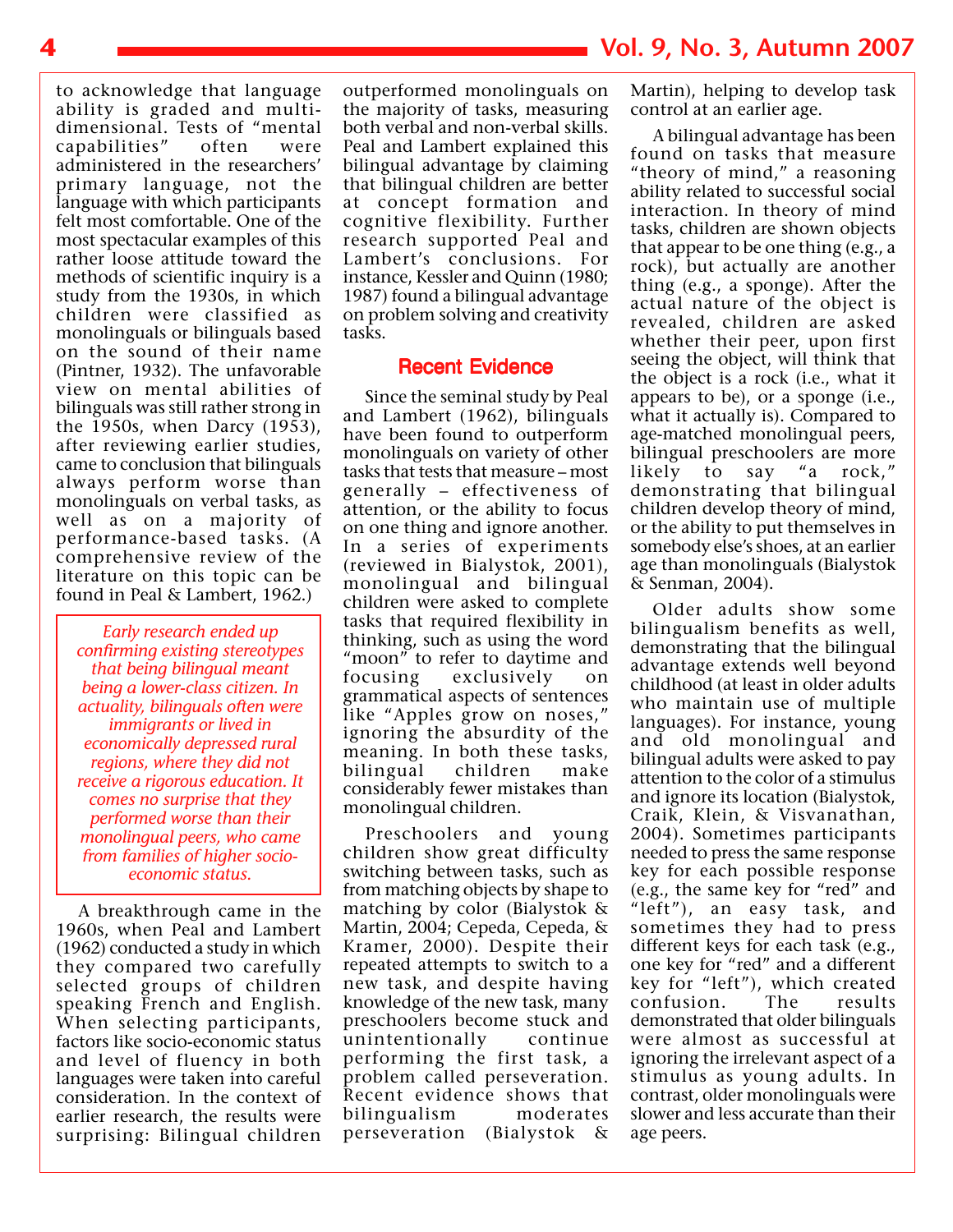# **Mosaic 5**

Recent evidence suggests that bilinguals outperform monolinguals on memory tests. In one study, bilinguals were more successful at remembering episodic information, or the source from which they learned a fact, than their peers (Wodniecka, Craik, & Bialystok, 2007). Even more striking, older bilinguals show similar levels of recollection as younger monolinguals, suggesting that bilingualism may help offset age-related memory decline. In this study, the older bilingual group included individuals who acquired a second language in their 20s, which suggests that individuals can benefit from becoming bilingual and actively using both languages, even if they learn a second language later in life. At this point, it remains unclear whether regular practice using multiple languages is necessary to continue bilingualism benefits.

The cognitive benefits of bilingualism have been observed not only in children and older adults, but also in younger adults. Spanish-Catalan bilingual young adults were better at inhibiting irrelevant information and switching between tasks than their monolingual peers (Costa, Hernández, & Sebastián-Gallés, 2007).

### Reasons

What is the source of the observed bilingual advantage on cognitive skills? One explanation suggests that when a bilingual prepares an utterance in one language, the other language is never "switched off" or waiting for its turn. This is supported by evidence from psycholinguistic experiments that both languages are always active to some degree. People who know and use more than one language can switch languages without intention or conscious recollection. Very often a bilingual becomes aware of this

unexpected switch only after noticing the surprised faces of their listeners. The fact that such situations occur at all can be taken as evidence for the simultaneous activation of both languages. At least at the early stages of speech production, perhaps the bilingual mind activates translation equivalents in both languages. In this model, language production can be conceptualized as a race (Logan, 1988) or – using a more vivid metaphor – a battle, in which both languages are poised to seize power. This battle usually takes a fraction of a second, an era in mind-time.

Bilingual children outperformed monolinguals on the majority of tasks, measuring both verbal and non-verbal skills. {...} bilingual children are better at concept formation and cognitive flexibility.

Arguments in support of the "race" or "war" hypothesis have been provided by several psycholinguistic experiments. In one of them (Wodniecka, Bobb, Kroll, & Green, 2007), English-Spanish bilinguals named pictures in either English or Spanish. We asked participants to name pictures in one language, and then we repeated the pictures again, and asked participants to name them either in the same language as before, or in the other language. We also included a set of new pictures that were not named earlier. The time it took participants to name repeated pictures in the second language was longer, compared to when the first language was repeated. More importantly, the time to name repeated pictures in the second language was the same, and sometimes a bit longer, as the time to name completely new pictures. This result can be taken as evidence that there is competition

between the two languages, and the conflict needs to be resolved by modulating relative activation of the languages. Because most of the time our mind makes the right decision (that is, the winner in the battle is the intended language), this suggests that there must be a mechanism that makes "the enemy withdraw its forces."

This proposed mechanism can explain the bilingual advantage observed in many studies discussed above: Bilinguals have massive practice using control mechanisms that help them negotiate the ever-present conflict between languages. Thus, they also are faster and more efficient at switching between tasks and modulating attentional control, compared to monolinguals. Bilinguals' superior performance on these tasks could be caused by increased ability to inhibit the undesired response (Anderson, 2005) and/or increased activation of the desired response (Cepeda & Munakata, in press). Green (1998) has argued that bilinguals recruit the same conflict-control mechanisms both when controlling competing languages and when performing other activities that require control (e.g., ignoring irrelevant distracting information). According to this argument, bilingual benefits observed in non-language-based cognitive tasks are side effects of bilinguals' frequent practice modulating speech production in each of their two languages.

## Delaying Dementia

In case improved problem solving and reasoning skills are insufficient reason to learn and use a second language, throughout your life, bilingualism has been shown to have a sizable public health benefit – protection against the onset of dementia (Bialystok, Craik, Freedman, 2007). Knowing and using multiple languages, on an everyday basis, might delay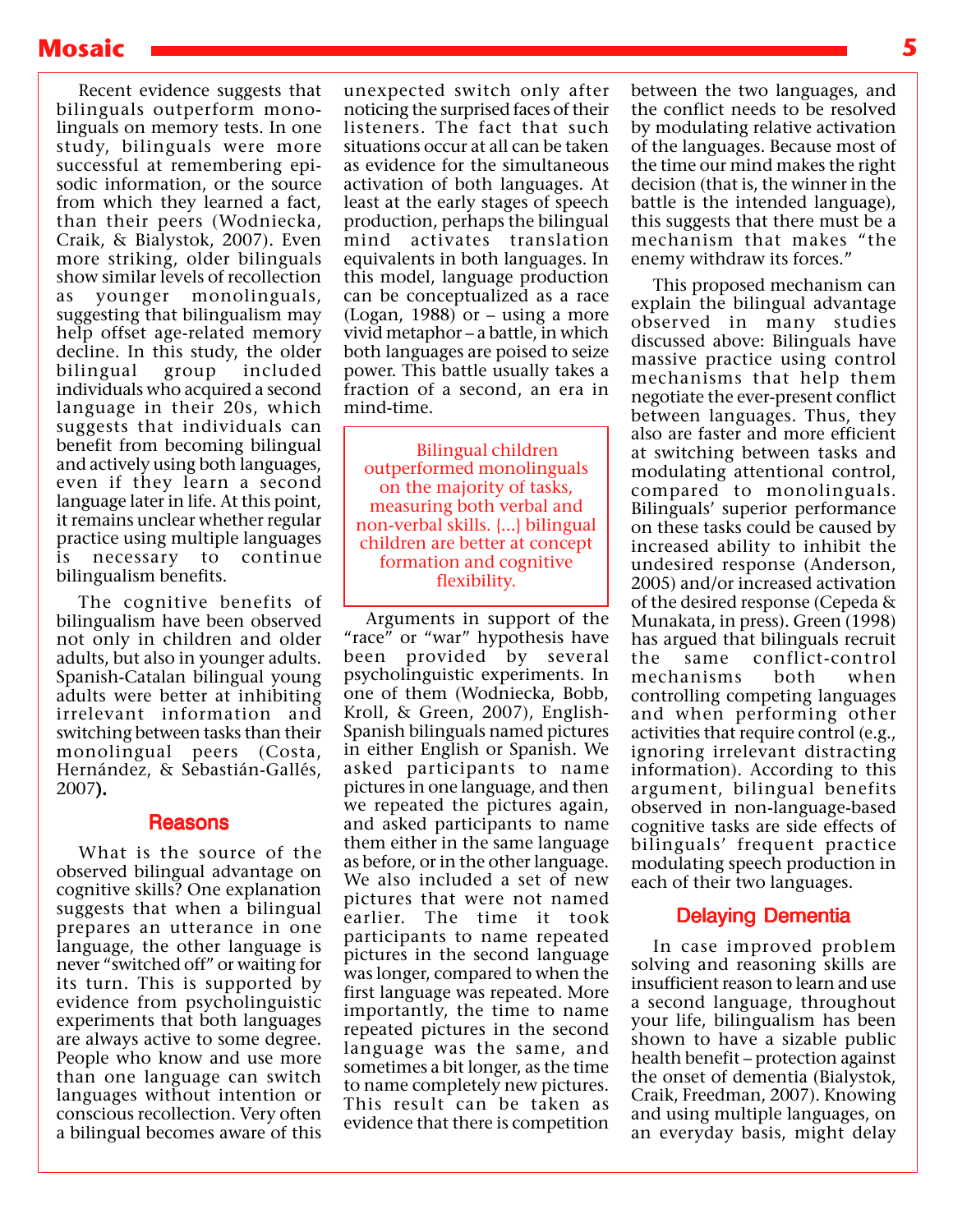some aspects of inevitable cognitive decline related to aging. The dementia-delay finding is perhaps the most spectacular bilingualism effect that has been demonstrated, to date.

Bialystok, Craik, and Freedman (2007) investigated the records of patients who were referred to a memory clinic with cognitive complaints. In the final analyses, they considered data from 184 patients; the group consisted of 132 patients who were diagnosed with Alzheimer's disease and 52 individuals with other forms of dementia. About half the patients were monolingual (the only language they knew was English), and the other half were bilingual, with a variety of different non-English first language backgrounds, most immigrants to Canada from Europe after World War II. The researchers looked at several variables, including: The age of first visit to the clinic, the age of onset of symptoms of dementia, and the rate of cognitive decline. The mean age at which symptoms of dementia occurred in the monolingual group was 71.4 years-old, and in the bilingual  $\gamma$ group – 75.5-years-old. The bilingual advantage was statistically significant, even when factors such as years of formal education, socio-economic status, gender, and immigration experience were taken into account (some of the monolinguals also were immigrants to Canada). According to Dr. Freedman, "There are no pharmacological interventions that are this dramatic."

It is important to bear in mind that this finding is preliminary, and more research is necessary before definite conclusions can be drawn. For instance, one limitation of the study stems from the methodology used; the study was correlational, and although it allows one to conclude that there is relationship between linguistic

experience and the age of onset of dementia, there might have been some unknown factors that contributed to the significant relationship. Another important issue that needs to be kept in mind is that the study did not show differential rates of decline between bilingual and monolingual groups. To the contrary, the rate of decline from diagnosis onset was the same for both patients groups. Thus, based on this study, we cannot infer that bilingualism is a remedy for dementia. Nevertheless, the results provide an important first step in establishing the exact influence of bilingualism on cognitive decline with aging. Notably, the beneficial impact of bilingualism on cognitive decline has only been established in individuals who make frequent use of both languages, and cannot yet be generalized to second language users who alternate between using each language on a less frequent basis.

 How can bilingualism influence dementia? Bialystok et al. (2007) suggests that psychological factors (e.g., lifestyle, educational choices, and social engagement) may cause biological changes, such as increased generation of neurons or synapses, or reorganization of brain networks. For example, these biological mechanisms may increase working memory strength (Cepeda & Munakata, in press), which undergoes developmental changes that are probably related to maturation of neural connections, thereby enabling the brain to better tolerate pathologies accumulated in the brain, such as dementia.

#### **Caveats**

Most things in life have a price attached. As it turns out, bilingualism may cause some problems, despite its benefits. A recent set of studies (Gollan,

# **6 Vol. 9, No. 3, Autumn 2007**

Montoya, Fennema-Notestine, Morris, 2005; Gollan, Montoya, Werner, 2002) showed that individuals who speak more than one language might have greater difficulty recalling words in each of their languages; they achieved lower scores than monolinguals in a task that required enlisting words from a given category. In addition, bilinguals have been found to experience the so-called "tip-ofthe-tongue" phenomenon [where an individual remembers some aspects of a word (e.g., number of syllables or letters), but has difficulty retrieving the full word] more often than monolinguals (Gollan & Acenas, 2004). There are no known real-life implications from this deficit, but potentially it could mean that, on average, bilinguals speak less fluently than monolinguals.

*Recent evidence suggests that bilinguals outperform monolinguals on memory tests. [...] Older bilinguals show similar levels of recollection as younger monolinguals, suggesting that bilingualism may help offset age-related memory decline.*

Recently, prominent findings of a bilingual advantage (Bialystok et al., 2004) have been called into question (Morton & Harper, in press), based in part on making comparisons between immigrant and non-immigrant populations. Morton and Harper attempted to replicate one previous bilingualadvantage finding, while also carefully matching many background factors and comparing Canadian subpopulations that were not recent immigrants. Their replication failed to find a language-based performance difference in one cognitive control task, suggesting that further research using similarly matched groups is warranted. Most importantly, the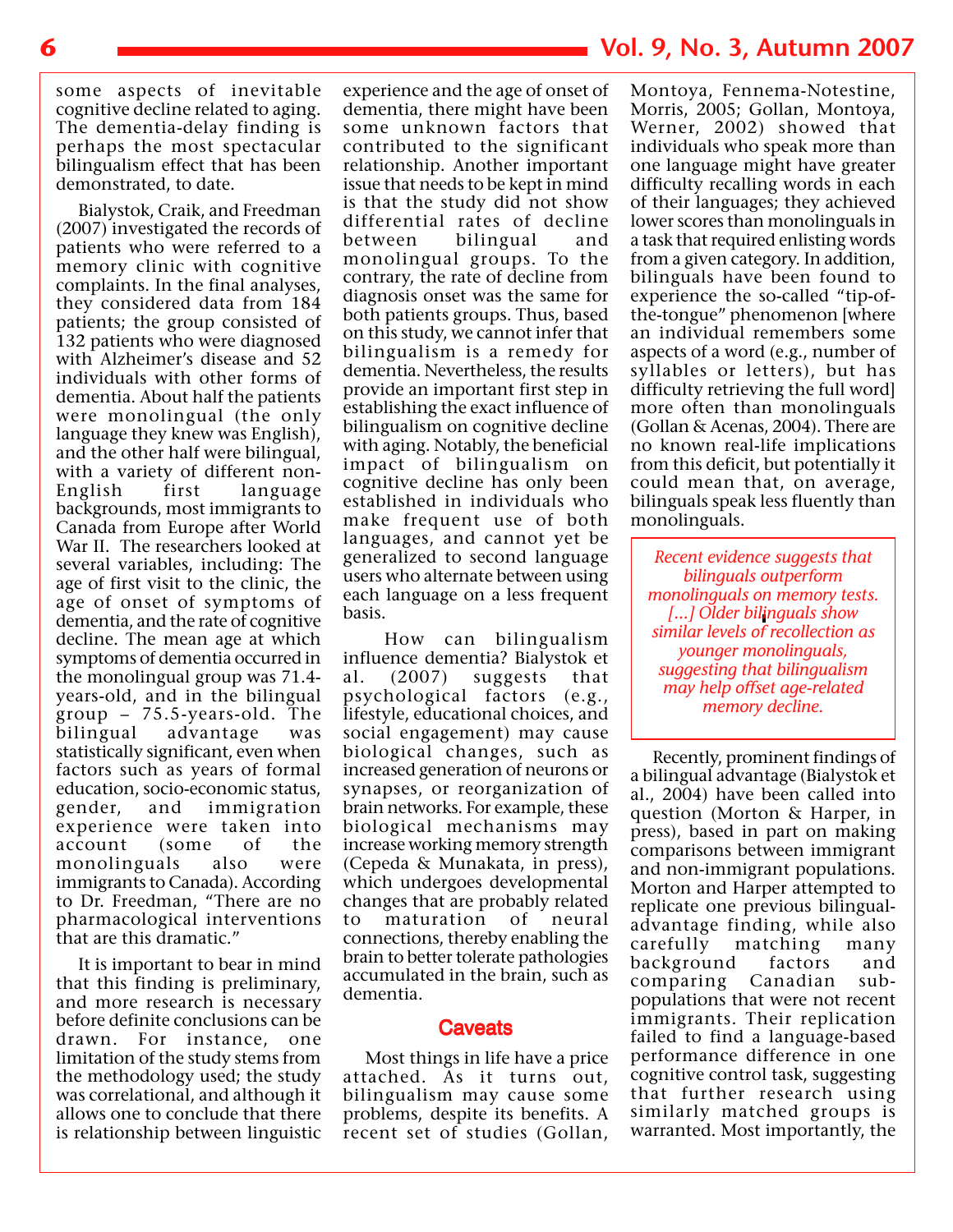# **Mosaic 7**

Morton and Harper study suggests that even if the advantages of bilingualism are slightly smaller than previously thought, bilingualism does not appear to hurt cognitive skills.

# Pedagogical Implications

As we have argued throughout this article, learning and regularly using a second language can improve not only cultural knowledge, but also cognitive abilities like problem solving, reasoning, attention, and cognitive control. In addition, bilingualism may have effects on long-term health, including possibly delaying the onset of memory decline during aging caused by dementia. We speculate that becoming proficient in a second language might either help children already diagnosed with ADHD develop improved ability to control their actions or reduce the chances of developing ADHD. Similar speculation has been made before, by researchers who examined the prevalence of ADHD in bilingual children and found that increased proficiency in a second language was associated with reduced ADHD symptom severity (Toppelberg, Medrano, Morgens, & Nieto-Castañon, 2002). It remains to be seen whether cognitive skill deficits that are associated with ADHD, such as difficulty switching between tasks (Cepeda et al., 2000; Kramer, Cepeda, & Cepeda, 2001), also are reduced by bilingualism.

While biased researchers and poor experimental design have plagued bilingualism research in the past, well-controlled studies suggest that, at worst, bilingual education is unlikely to produce significant cognitive deficits, and sometimes bilingualism leads to important cognitive benefits. On balance, the scales seem tipped far toward recommendations that schools implement bilingual education, for all students, at an

early age, and that schools maintain bilingual education throughout the grade levels. To put it simply: Bilingualism probably improves cognitive skills and may delay the onset of dementia and reduce ADHD severity.

### References

Anderson, M. C. (2005). The role of inhibitory control in forgetting unwanted memories: A consideration of three methods. In N. Ohta, C. M. MacLeod, & B. Uttl (Eds.), Dynamic cognitive processes (pp. 159-190). New York: Springer.

Baker, K. A., & de Kanter, A. A. (1981). Effectiveness of bilingual education: A review of the literature. Washington, DC: U.S. Department of Education.

Bialystok, E. (2001). Bilingualism in development: Language, literacy, and cognition. New York: Cambridge University Press.

Bialystok, E., Craik, F. I. M., & Freedman, M. (2007). Bilingualism as a protection against the onset of symptoms of dementia. Neuropsychologia, 45, 459-464.

Bialystok, E., Craik, F. I. M., Klein, R., & Viswanathan, M. (2004). Bilingualism, aging, and cognitive control: Evidence from the Simon task. Psychology and Aging, 19, 290- 303.

Bialystok, E., & Martin, M. M. (2004). Attention and inhibition in bilingual children: Evidence from the dimensional change card sort task. Developmental Science, 7, 325-339.

Bialystok, E., & Senman, L. (2004). Executive processes in appearance-reality tasks: The role of inhibition of attention and symbolic representation. Child Development, 75, 562-579.

Cepeda, N. J., Cepeda, M. L., & Kramer, A. F. (2000). Task switching and attention deficit hyperactivity disorder. Journal of Abnormal Child Psychology, 28, 213-226.

Cepeda, N. J., & Munakata, Y. (in press). Why do children perseverate when they seem to know better: Graded working memory, or directed inhibition? Psychonomic Bulletin and Review.

Costa, A., Hernández, M., & Sebastián-Gallés, N. (2007). Bilingualism aids conflict resolution: Evidence from the ANT task. Cognition. doi:10.1016/ j.cognition.2006.12.013

Darcy, N. T. (1953). A review of the literature of the effects of bilingualism upon the measurement of intelligence. Journal of Geriatric Psychology, 82, 21-57.

Gollan, T. H., & Acenas, L.-A. R. (2004). What is a TOT? Cognate and translation effects on tip-of-the-tongue states in Spanish-English and Tagalog-English bilinguals. Journal of Experimental Psychology: Learning, Memory, and Cognition, 30, 246-269.

Gollan, T. H., Montoya, R. I., Fennema-Notestine, C., & Morris, S. K. (2005). Bilingualism affects picture naming but not picture classification. Memory and Cognition, 33, 1220- 1234.

Gollan, T. H., Montoya, R. I., & Werner, G. A. (2002). Semantic and letter fluency in Spanish-English bilinguals. Neuropsychology, 16, 562- 576.

Green, D.W. (1998). Mental control of the bilingual lexicosemantic system. Bilingualism: Language and Cognition, 1, 67-81.

Greene, J. P. (1997). A metaanalysis of the Rossell and Baker review of bilingual education research. Bilingual Research Journal, 21, 103-122.

Kessler, C., & Quinn, M. E. (1980). Positive effects of bilingualism on science problem-solving abilities. In J. Alatis (Ed.), Georgetown University round table on language and linguistics (pp. 295-308). Washington, DC: Georgetown University Press.

Kessler, C., & Quinn, M. E. (1987).